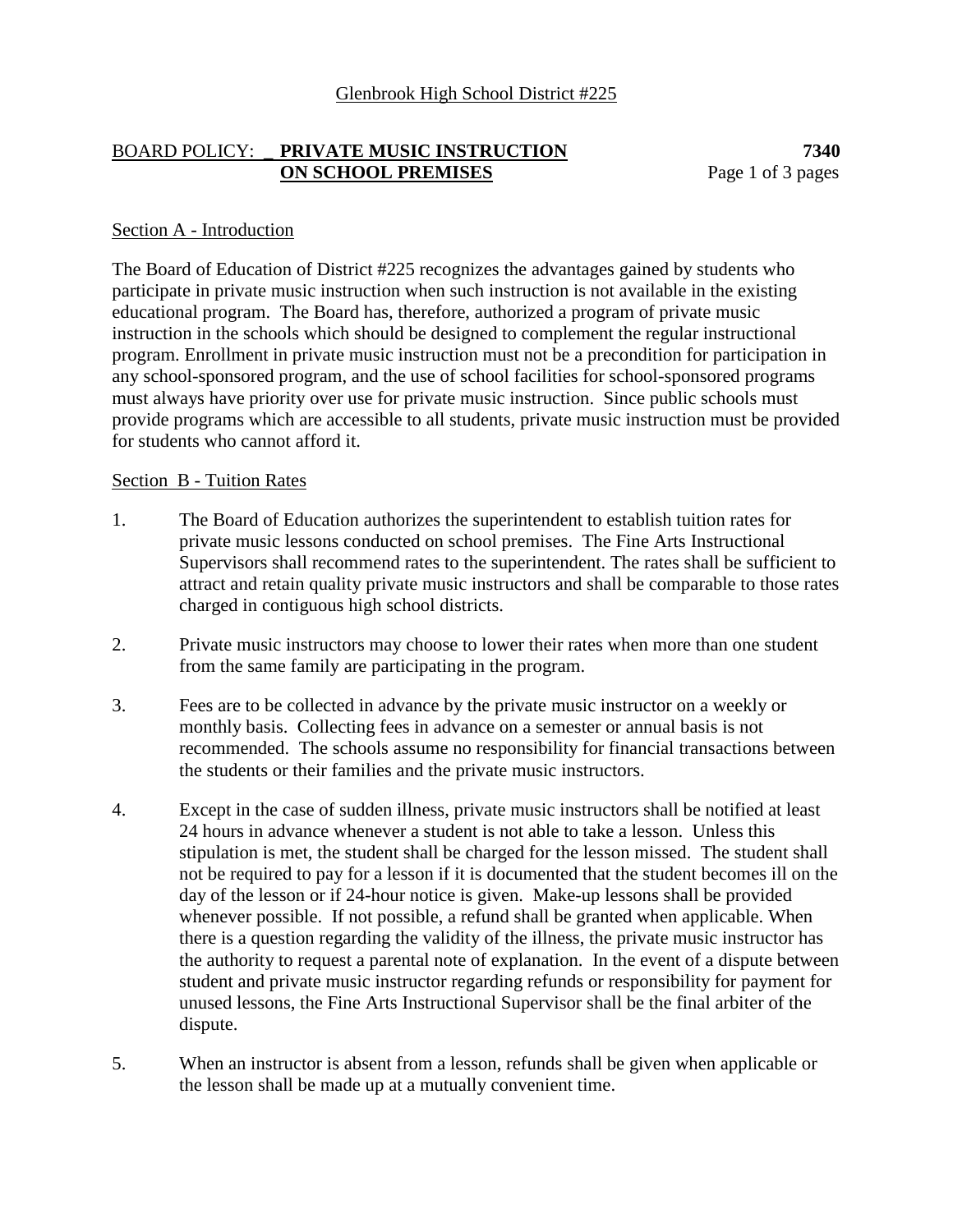# BOARD POLICY: \_ **PRIVATE MUSIC INSTRUCTION 7340 ON SCHOOL PREMISES** Page 2 of 3 pages

### Section C - Reporting to Parents

- 1. The music education staff shall send a letter at the commencement of the school year to parents or guardians of students enrolled in the private music instruction program. This letter shall contain the policies and procedures relating to private music instruction in the Glenbrook High Schools, including the tuition rate to be charged in the program.
- 2. A progress report on each student shall be communicated to parents or guardians by the private music instructor through the classroom instructor or the Fine Arts Instructional Supervisor. This report should indicate the progress of the student and objectives and recommendations for the future.

## Section D - Scholarship Program for Private Music Students

A scholarship student is one who shall be asked to pay a part of the established tuition or no tuition. A determination of the student's financial need shall be made by the assistant principal for student services. Students wishing to apply for scholarship lessons should contact the Fine Arts Instructional Supervisor.

## Section E - Selection and Qualifications of Private Music Instructors

- 1. The Fine Arts Instructional Supervisor shall be responsible for the selection, evaluation, and release of private music instructors.
- 2. Although they are not officially employees of the district, all private music instructors selected to work with Glenbrook students must complete all formal processes and qualifications as outlined in Board Policy 6000.
- 3. The following factors shall be considered by the instructional supervisor when evaluating applicants for music instructor positions:
	- 1) Demonstrated mastery of the medium. An audition may be requested, but a candidate's performance in a recognized musical aggregation may also be considered mastery.
	- 2) A resume of professional qualifications and background, including three references.
	- 3) Ability to work with, or experience in, teaching secondary school students.
	- 4) The private music instructor shall not be an employee of the district or otherwise compensated by the district except as set forth herein. However, in extraordinary circumstances, the Board of Education authorizes the superintendent to make exceptions to this provision when, in the superintendent's judgment, such exceptions would be of benefit to the district's music students and the district's music programs.